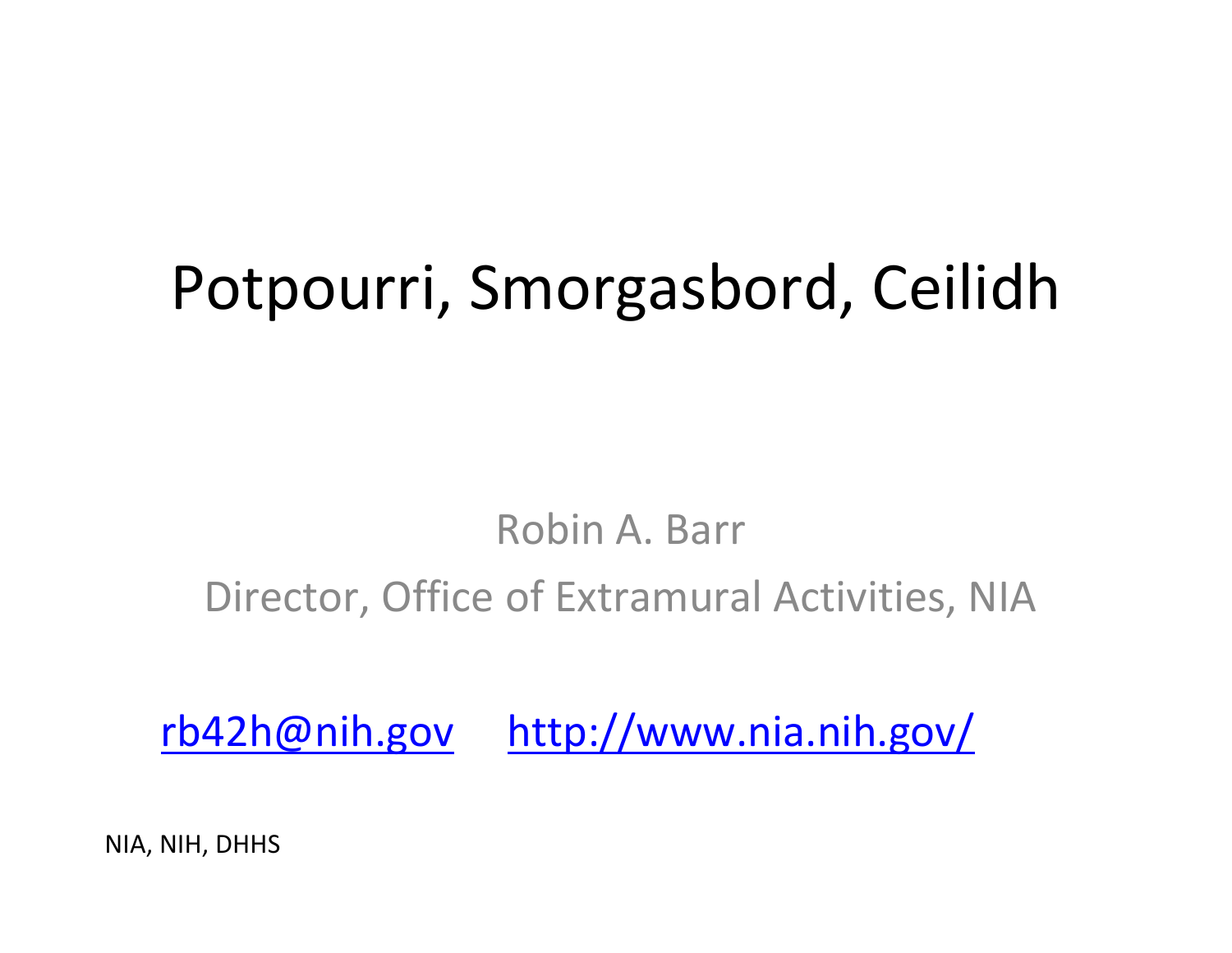# The flowers, menu, dances

- Certificates of Confidentiality
- NIH Public Access Policy
- Peer Review and Alzheimer's Centers
- International Collaborations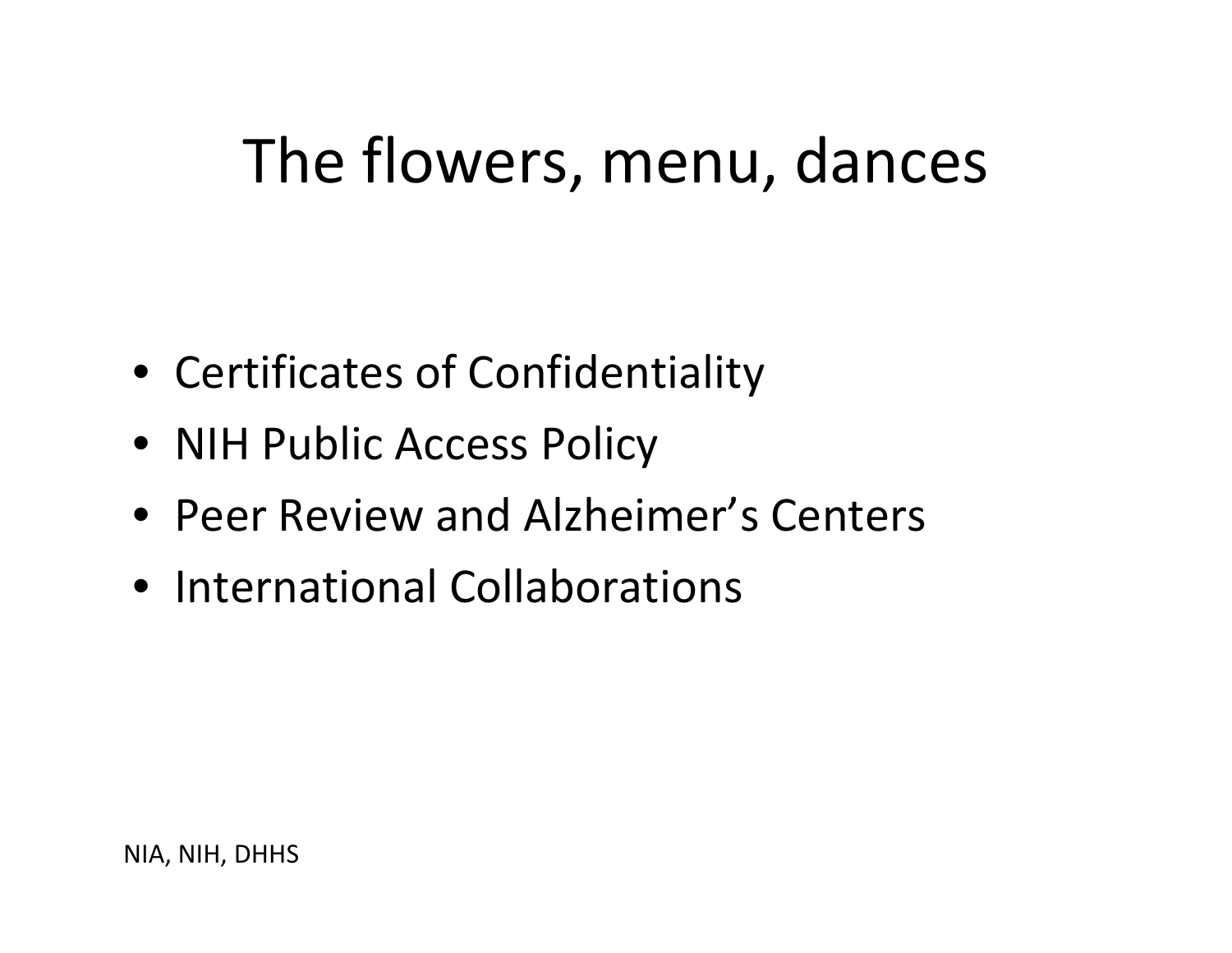## Certificates of Confidentiality

Certificates of Confidentiality Kiosk <http://grants2.nih.gov/grants/policy/coc/>

Application Instructions

[http://grants2.nih.gov/grants/policy/coc/appl\\_extramural.htm](http://grants2.nih.gov/grants/policy/coc/appl_extramural.htm)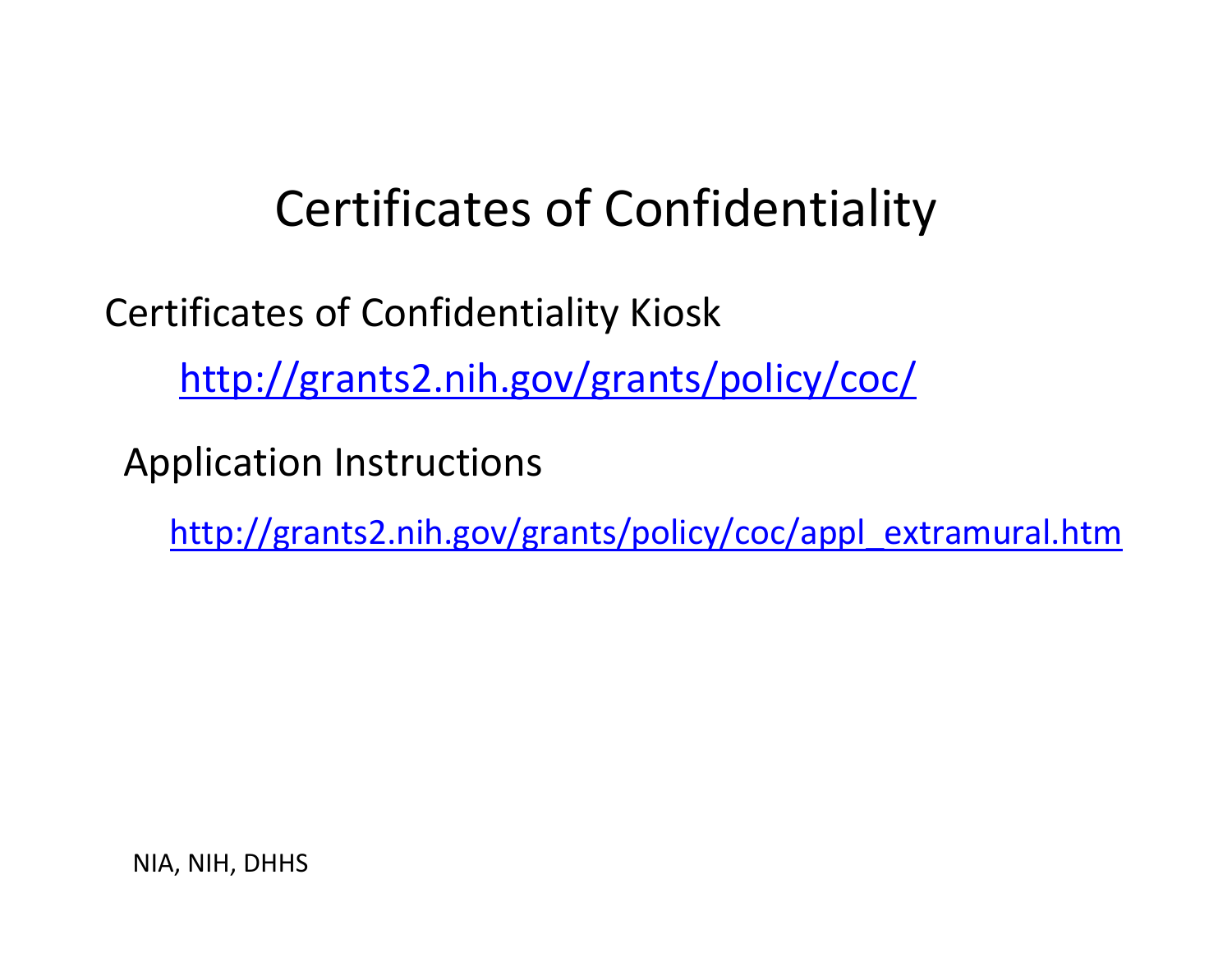# C‐o‐C Procedural fine points

- We (NIA) need IRB approval before issuing C‐O‐C.
- The C-o-C coverage is effective from the time of submission to NIA.
- Best to construct consent form with C-o-C language to give to IRB for approval.
	- If you use the sample language from the application instructions we will not question it except under extraordinary circumstances

•

•

•

•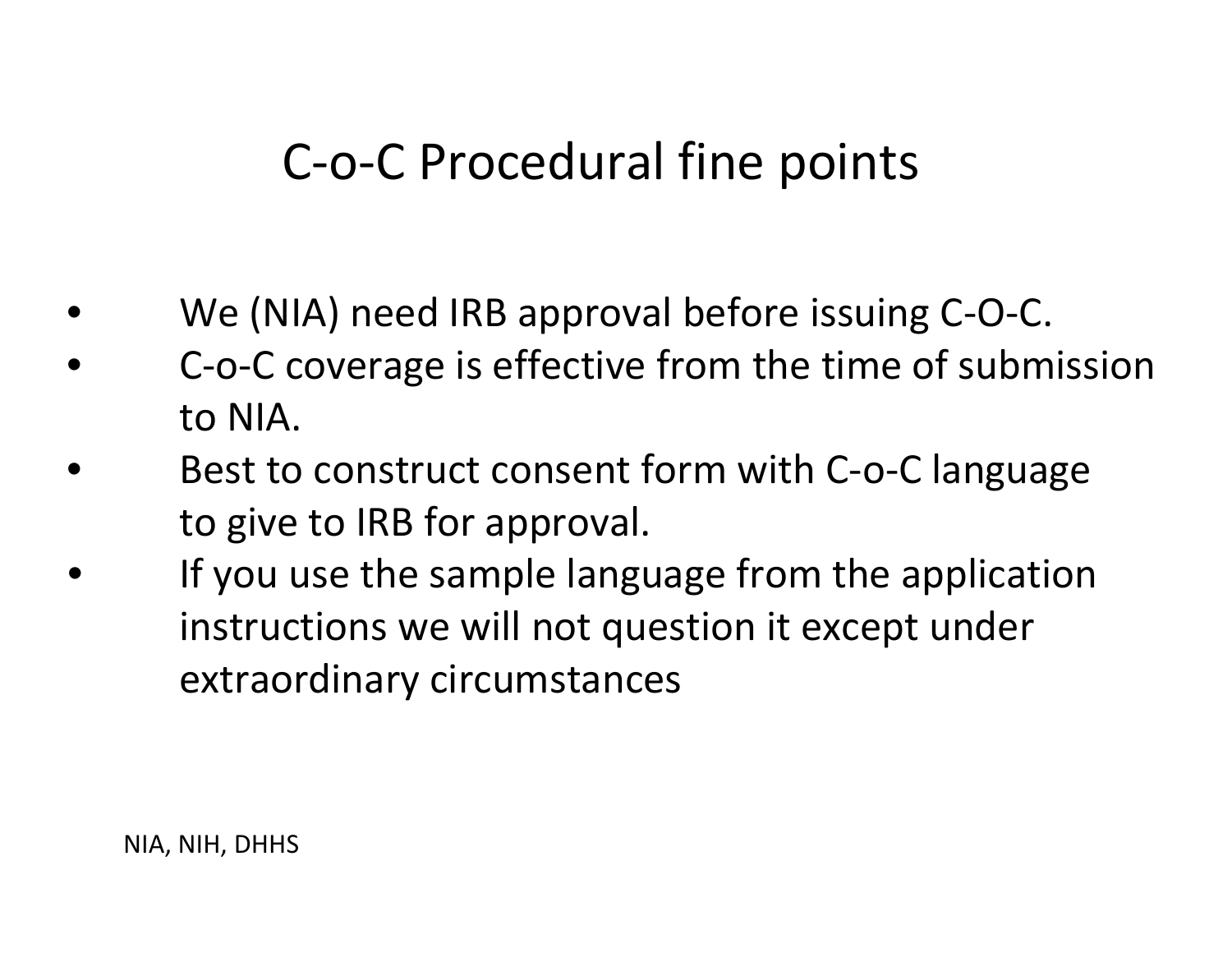## C‐o‐C Coverage details

- •• Starts from time of submission
- •**• Good in perpetuity for participants** enrolled while C‐o‐C is in effect.
- •**• Does not cover participants** previously enrolled. Need to be re‐contacted.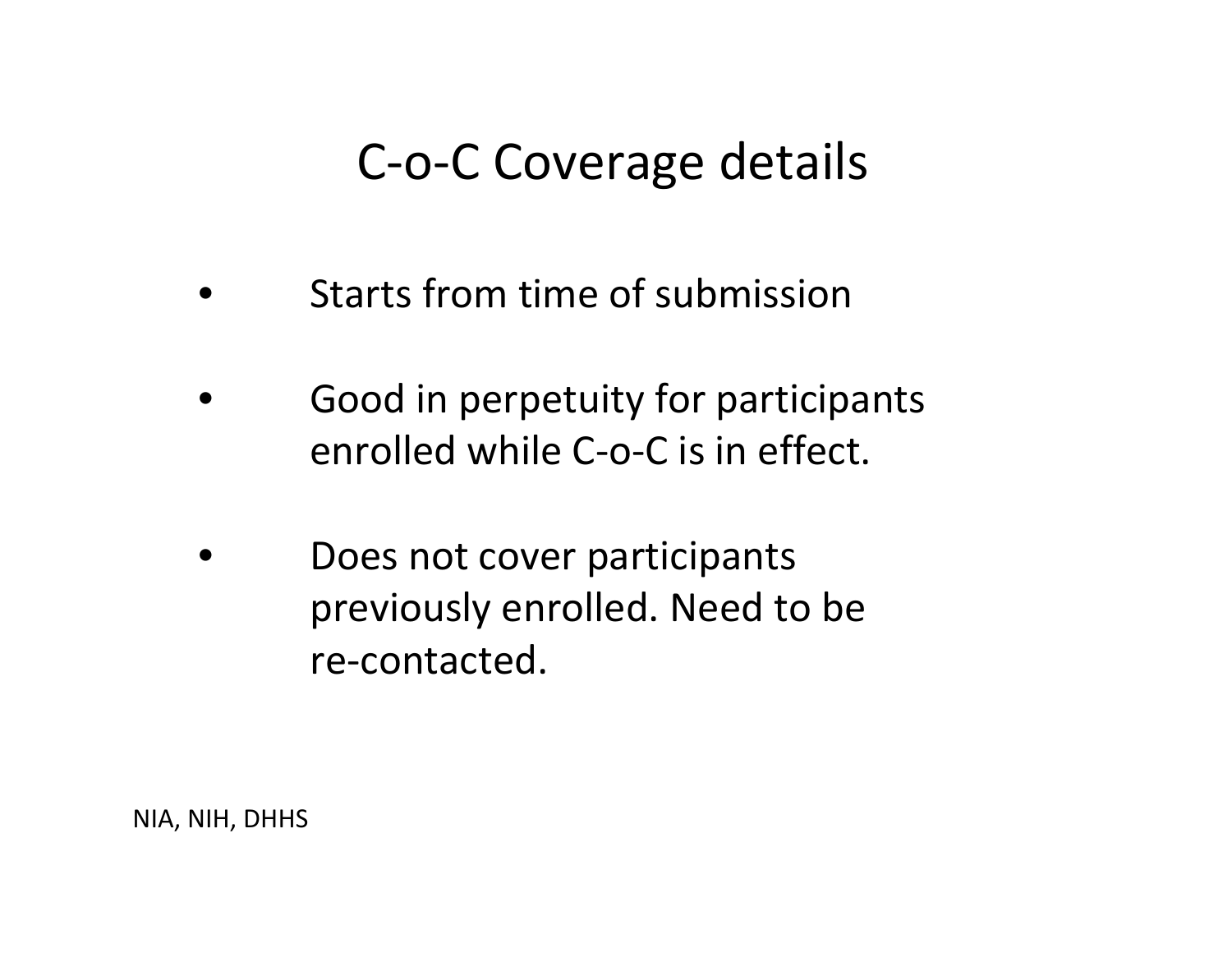# NIH Public Access Policy

•**• Sexised Policy on Enhancing Public Access** 

[http://grants.nih.gov/grants/guide/notice](http://grants.nih.gov/grants/guide/notice-files/NOT-OD-08-033.html)‐files/NOT‐OD‐08‐033.html

- • "How to comply" site <http://publicaccess.nih.gov/>
- •**•** Submission process site [http://publicaccess.nih.gov/submit\\_process.htm](http://publicaccess.nih.gov/submit_process.htm)
- • The "I need help" site. [http://www.nihms.nih.gov/web](http://www.nihms.nih.gov/web-help/index.html)‐help/index.html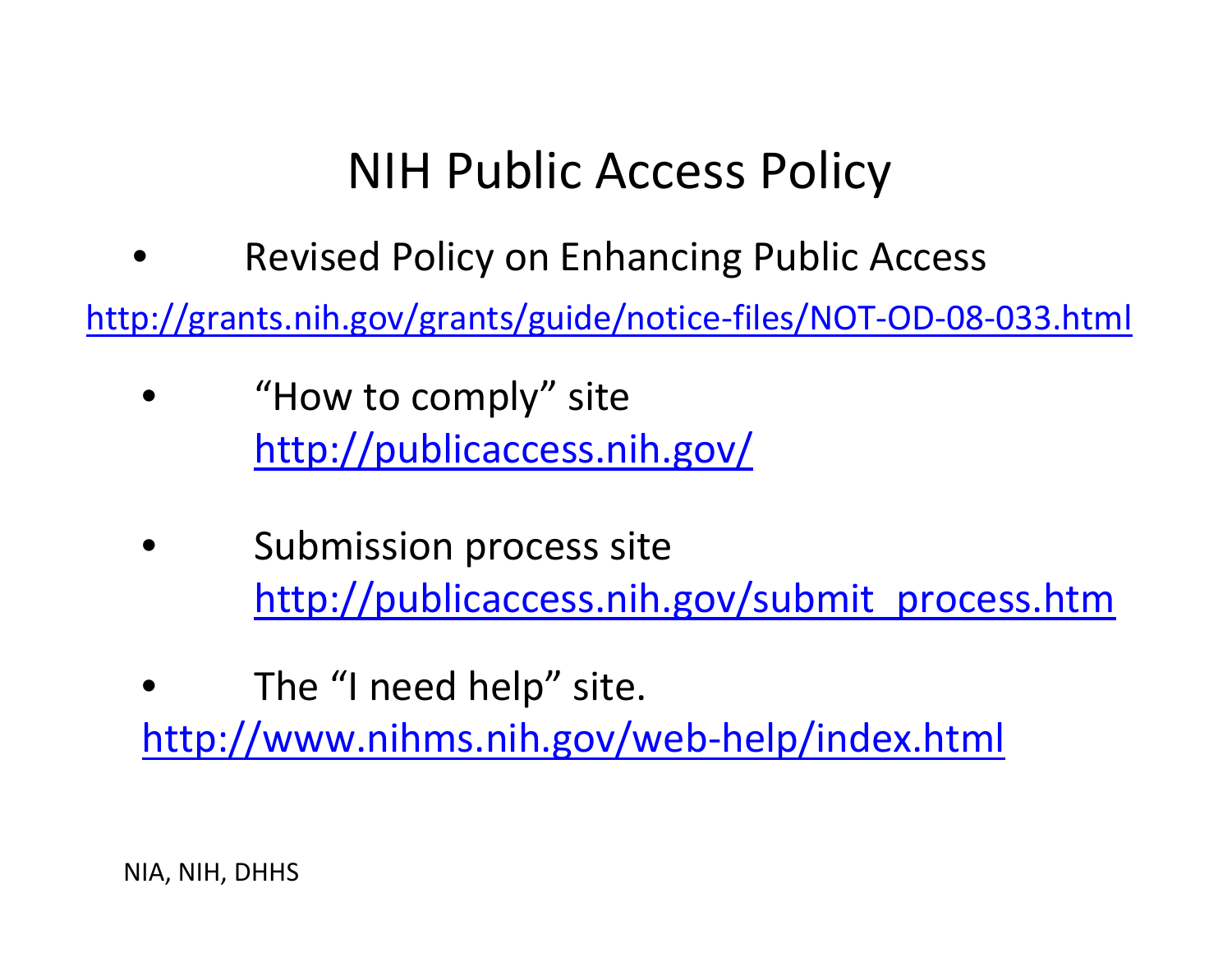# Public Access Policy: **The Mini‐Series**

A Request for Comments on the Policy [http://grants.nih.gov/grants/guide/notice](http://grants.nih.gov/grants/guide/notice-files/NOT-OD-08-060.html)‐files/NOT‐OD‐08‐060.html

**Closing Date for Comments: May 31, 2008**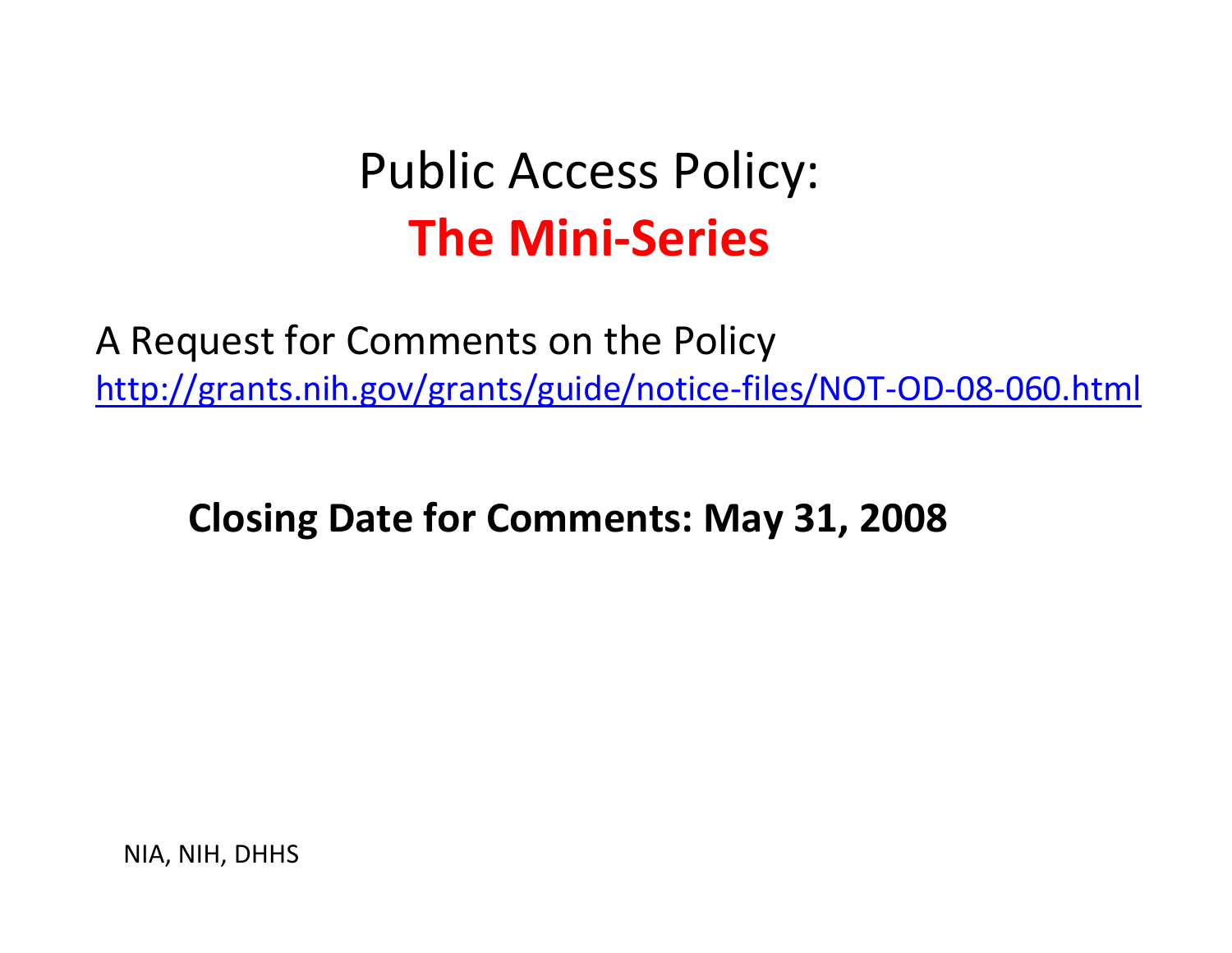## Alzheimer's Center Review Process

- 1. Read the RFA
- 2. Read the RFA
- 3. Read the RFA
- 4. Read the RFA

The RFA

[http://grants.nih.gov/grants/guide/rfa](http://grants.nih.gov/grants/guide/rfa-files/RFA-AG-09-001.html)‐files/RFA‐AG‐09‐001.html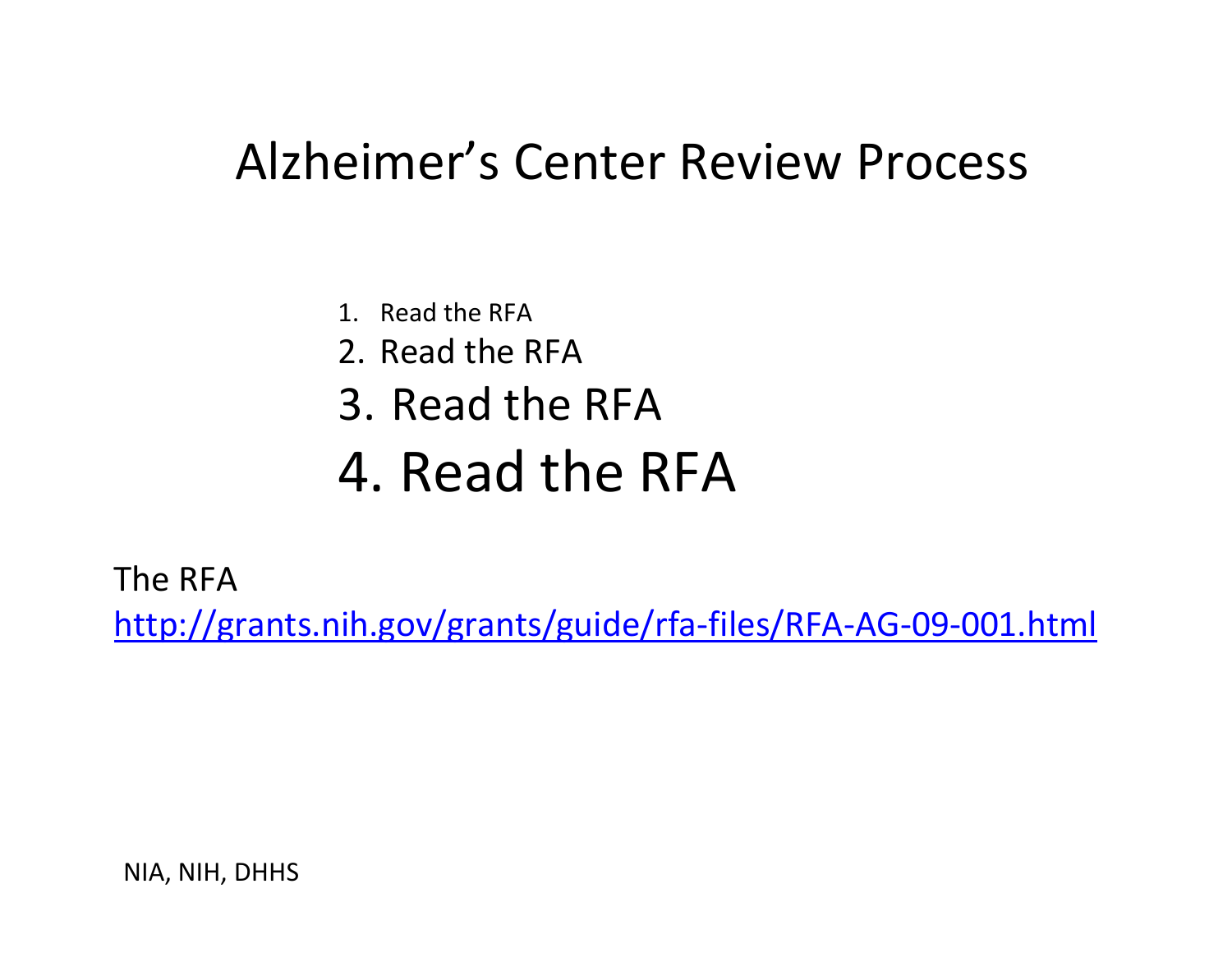## AD Center Review Criteria

Note the Organization:

- •For the Center as <sup>a</sup> Whole…
- •For each core …
- $\bullet$ For Research Projects …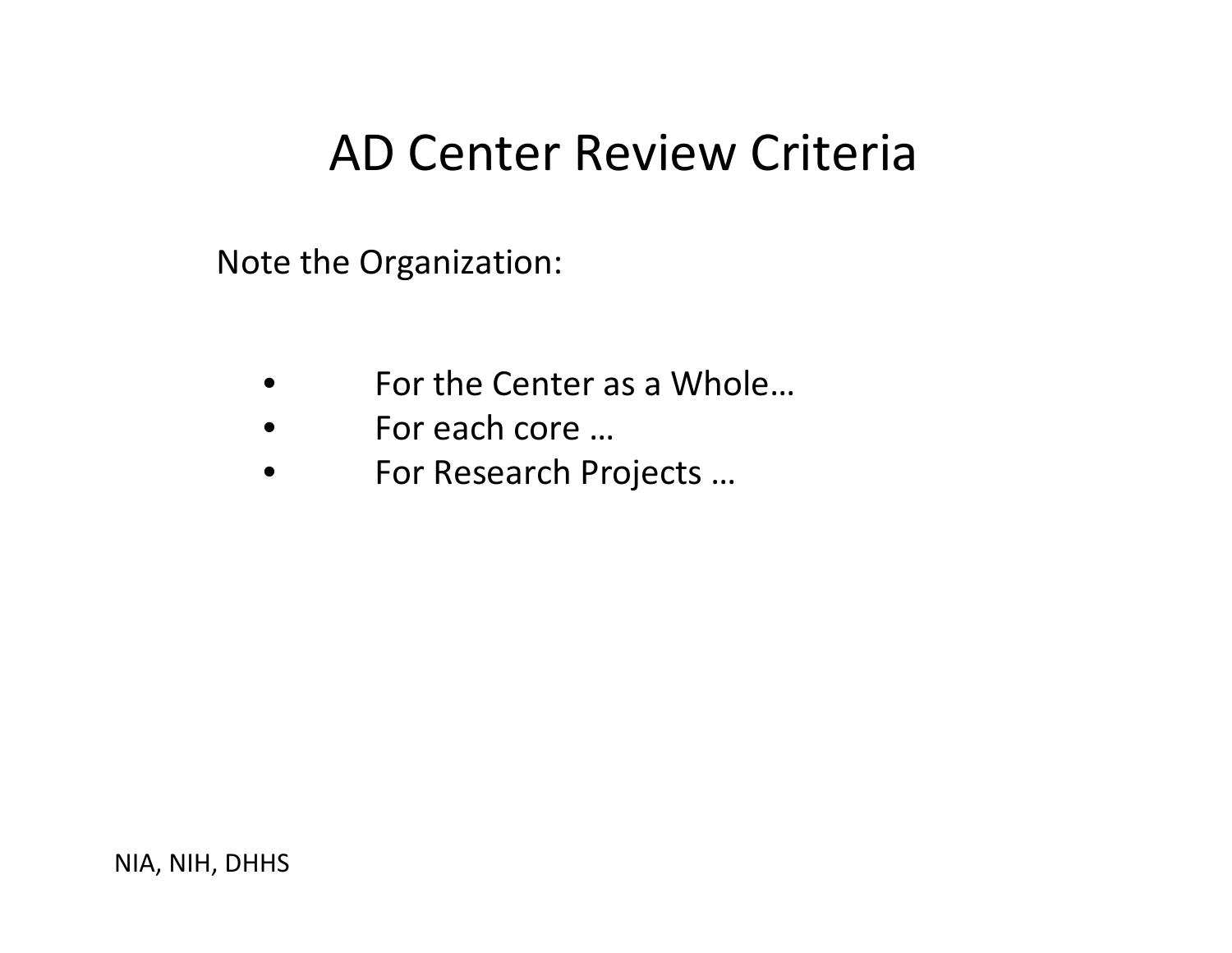And Back to: Pot Pourri, Smorgasbord and Ceilidh, International Collaborations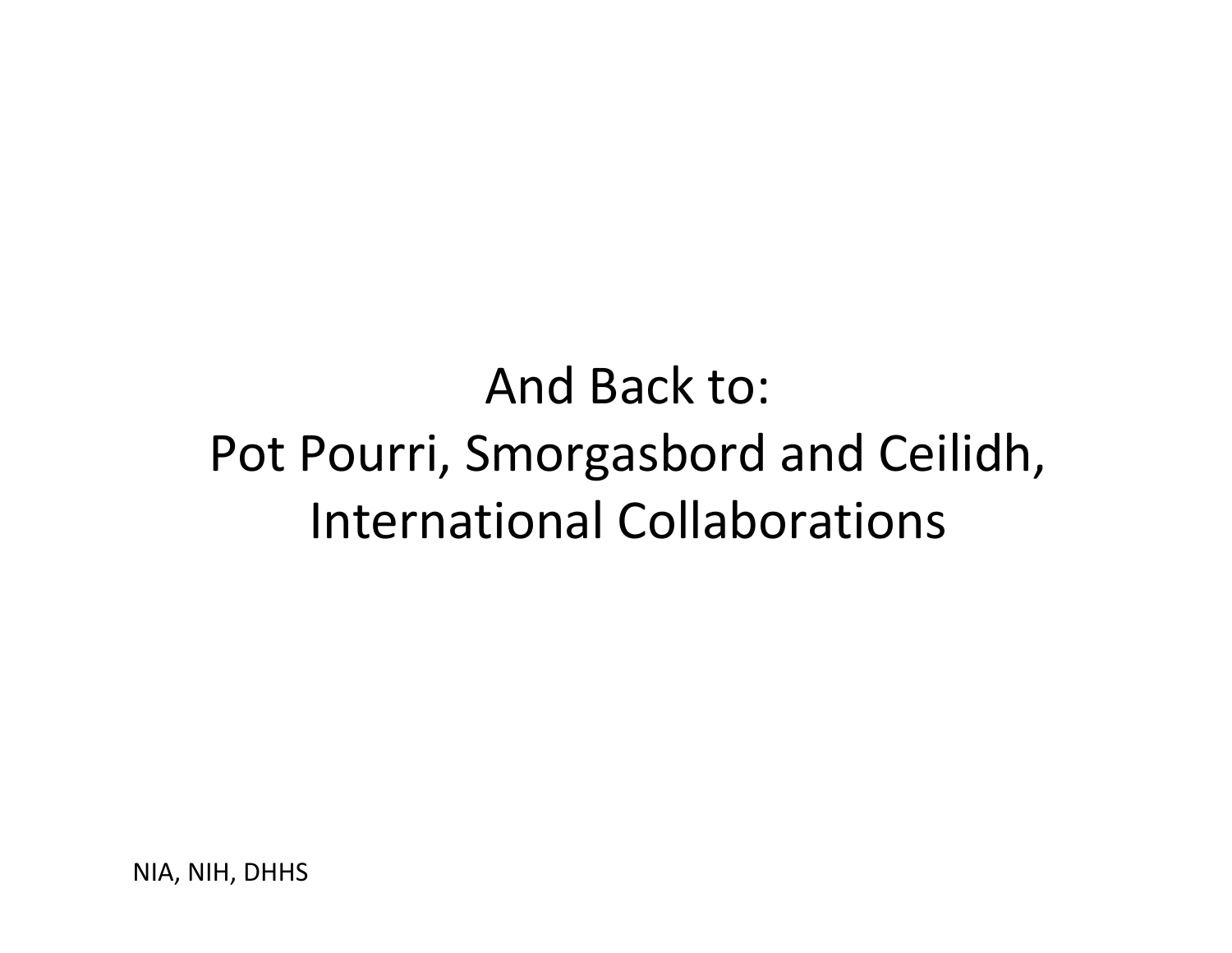#### Some Past and Present Collaborations

The Indianapolis‐Ibadan Dementia Project

Hugh Hendrie

English Longitudinal Study on Aging

Michael Marmot